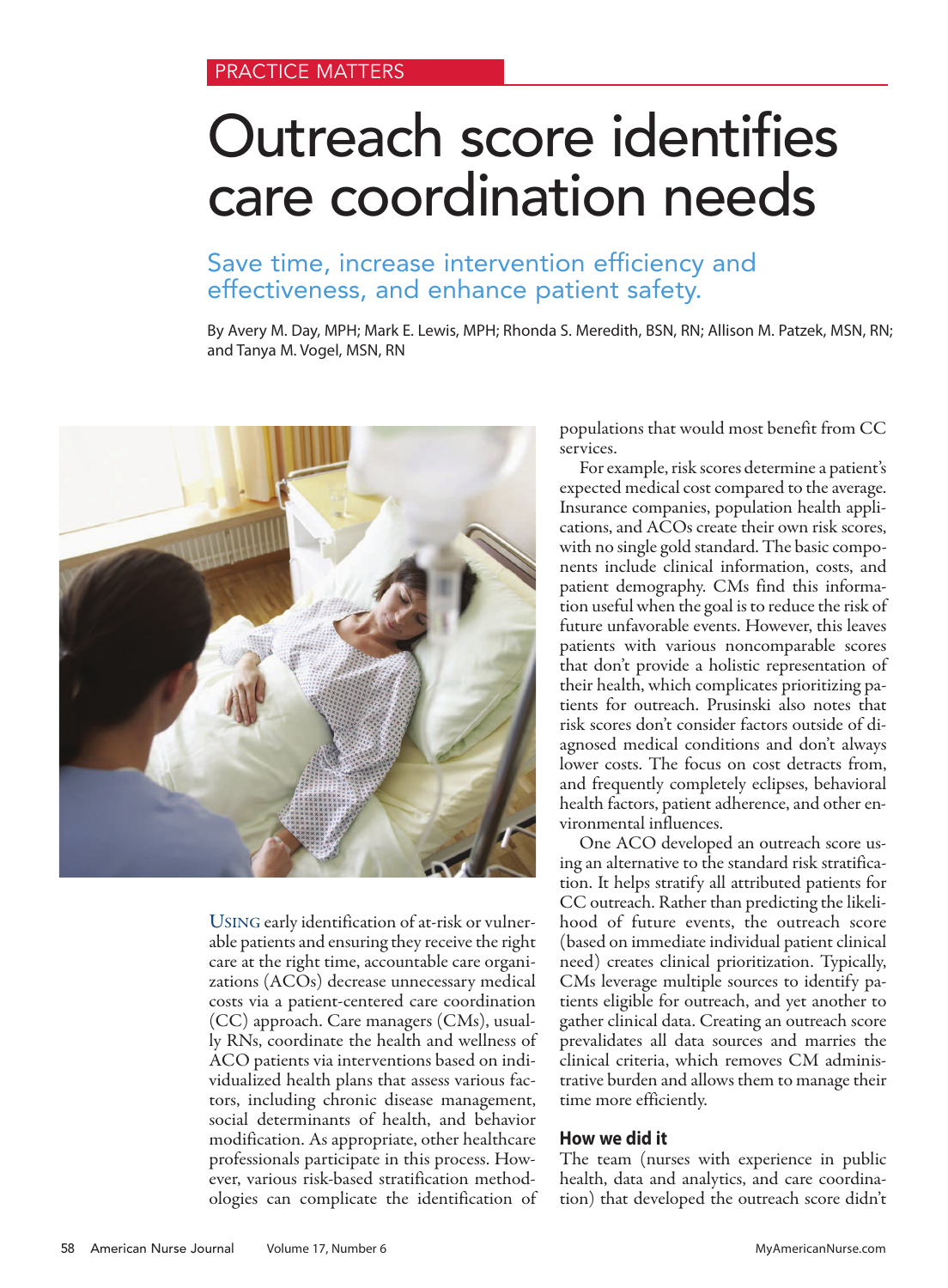require institutional review board approval because patients had already consented to providing the organization with claims data and information from the regional health information exchange.

Because of patient complexity and volume, we first applied the outreach score algorithm to the ACO's government-sponsored Medicare population. A unique component included in this algorithm, and not in risk score equations, is socio-economic status (SES). Using the *U.S. News & World Report* Healthiest Communities tool, we obtained county-level SES data. We used these data rather than zip codes because 2010 and 2020 census data weren't publicly available. The tool ranked 10 areas of health and health-related categories on a scale from 1 to 100 (100 being the best score possible). The calculated average score yielded the overall county score. We performed the calculation to generate our own SES score: SES score = 100 / sum of the 10 individual categories.

We devised the SES calculation to provide an inverse measure, so that patients with the highest outreach scores are those deemed the most in need of CM services. As an inverse measure, counties performing poorly yield higher SES scores. We assumed that counties with higher SES scores would be in poorer health than those with lower scores. We later included this as part of the equation to determine a patient's final outreach score. Several studies have looked at how the SES of an individual's neighborhood (for example, lack of healthy food options, little space to exercise, and high crime levels) can significantly affect health.

The algorithm incorporates five additional areas: historical healthcare utilization, recent healthcare utilization, chronic disease diagnosis, pharmacy data, and patient demographics. The analytics department and CC directors collaborated to assign weights to variables within each area, summed, multiplied by the SES score, then divided by 10 for the final score. (See *Weighing variables*.)

## **Historical and recent healthcare utilization**

Historical utilization, derived from paid claims data, included the date of the last Medicare annual wellness visit, the number of emergency department (ED) visits, and the number of inpatient admissions in the previous 12 months. We collected recent utilization data from the health

# Weighing variables

l

The outreach score is calculated based on points assigned to various factors.

| <b>Category</b>                                               | <b>Weight (points assigned)</b> |
|---------------------------------------------------------------|---------------------------------|
| Date of last annual wellness visit                            |                                 |
| Within the last 12 months $\ldots, \ldots, \ldots, \ldots, 0$ |                                 |
| 13-24 months  0.5                                             |                                 |
|                                                               |                                 |
| Age                                                           |                                 |
|                                                               |                                 |
|                                                               |                                 |
|                                                               |                                 |
|                                                               |                                 |
| <b>Frailty indicators</b>                                     |                                 |
|                                                               |                                 |
| 1-2 indicators 0.1                                            |                                 |
| 3-4 indicators 0.2                                            |                                 |
| 5-6 indicators 0.3                                            |                                 |
| 7-8 indicators 0.4                                            |                                 |
| 9-10 indicators  0.5                                          |                                 |
| <b>Dual eligible</b>                                          |                                 |
|                                                               |                                 |
|                                                               |                                 |
| <b>Behavioral health tiers</b>                                |                                 |
| Tiers 0-2 0                                                   |                                 |
|                                                               |                                 |
|                                                               |                                 |
| <b>Chronic disease diagnoses</b>                              |                                 |
| 0 diagnoses 0                                                 |                                 |
| 1-2 diagnoses 0.25                                            |                                 |
|                                                               |                                 |
|                                                               |                                 |
| <b>Number of high-risk medications</b>                        |                                 |
|                                                               |                                 |
| 4-6 medications                                               |                                 |
| 7-9 medications  0.3                                          |                                 |
| 10-12 medications 0.5                                         |                                 |
| <b>Recent utilization</b>                                     |                                 |
| Per emergency department (ED) visit  0.5                      |                                 |
| Per ED visit due to falls  0.25                               |                                 |
|                                                               |                                 |
| <b>Historical utilization</b>                                 |                                 |
| Per ED visit 0.25                                             |                                 |
| Per inpatient Visit 0.5                                       |                                 |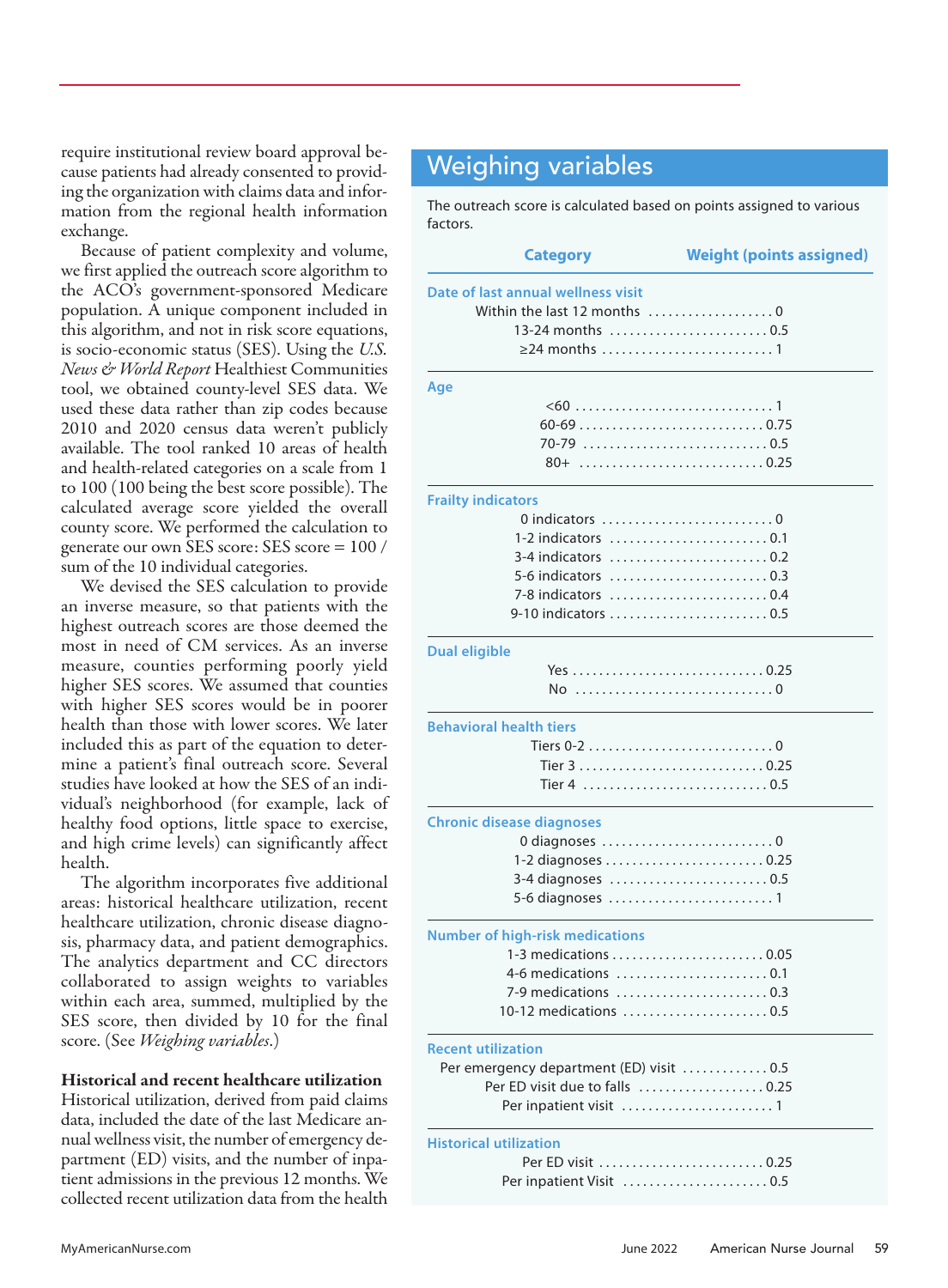information exchange, which circumvents the 90-day claims lag and allows for real-time interventions. Recent utilization data included the number of ED visits, ED visits with falls, and inpatient admissions in the previous 45 days. Recent utilization carried a double weight compared to historical utilization due to the likelihood for increased risk of readmission.

### **Chronic diseases**

Chronic diseases included in the outreach score included asthma, coronary artery disease, heart failure, chronic obstructive pulmonary disease, diabetes, and hypertension. We assigned points based on the number of chronic diseases. We excluded end-stage renal disease (ESRD) because these patients typically are managed by a specialized care team and wouldn't benefit more from CM interventions. We also excluded patients who received hospice during the previous 12 months.

#### **Pharmacy data**

We used claims to obtain patient medication lists for the previous 12 months. Medications were grouped into one of 12 classes previously identified as high-risk per the ACO's pharmacy program. We discarded medications that didn't fall into one of these classes and segmented the number of high-risk medications (1–3, 4–6, 7- 9, 10–12). We then assigned weights based on the numbers of high-risk medications the patients is taking. Patients prescribed more highrisk medications receive more points in their outreach score calculation.

#### **Patient demographics**

Patient demographics included in the algorithm included age, dual-eligibility status (patients eligible for both Medicare and Medicaid), frailty status, and behavioral health tiering. We devised age bands with 10-year cut-points, with more weight allocated to younger patients because most people under 60 don't qualify for Medicare unless they have a severe health condition. We assigned points only to dual-eligible patients (those who weren't dual eligible received no points). Frailty encompasses 12 indicators (abnormal gait, muscle weakness, walking difficulty, falls, durable medical equipment use, debility, cachexia, protein–calorie malnutrition, pressure injury, muscle wasting/disuse atrophy, adult failure to thrive, and senility without

psychosis), the tally of which determined the number of points assigned.

Race alone doesn't indicate health, so we excluded it. In the ACO's service area, more Blacks and Hispanics, compared to Whites, live in lower-income urban neighborhoods that lack access to high-quality employment and educational opportunities, space for physical activity, healthy and safe housing conditions, and healthy food options. All of these factors contribute to an individual's health, but applying points based solely on race would be inequitable because multiple races can and do live in the same community and they're all affected by the same environmental factors.

### **Behavioral health**

We categorized behavioral health into four tiers based on the number and type of mental health diagnoses, psychiatrist visits, and behavioral health hospitalizations. Higher tiers (which received more points) contain more severe diagnoses and utilization. Including this variable in the algorithm uncovered frequently overlooked behavioral health issues, prompting CMs to include wraparound services as appropriate.

Many studies have considered the correlation between SES and behavioral health, but only recently has society started to acknowledge the importance of mental health as much as physical health. An inability to manage one's mental and behavioral health disorders can lead to struggles at work that result in unemployment, failure to care for oneself, increased healthcare utilization and costs, poverty, and suicide.

## **What we discovered**

Our data review revealed an average patient age of 73 years, with 23% over 80, and only 7% younger than 60. Two counties contain 63% of the ACO's population. Most (76%) of patients weren't dual eligible, and about 84% had no frailty indicators. Over three-quarters of the patients were prescribed at least one high-risk medication.

The Centers for Medicare and Medicaid Services calculates the Medicare risk score (provided to ACOs enrolled in Medicare value-based programs) based on patient gender, age, conditions and hierarchical condition category, and disability status. The risk score solely focuses on a patient's likelihood of future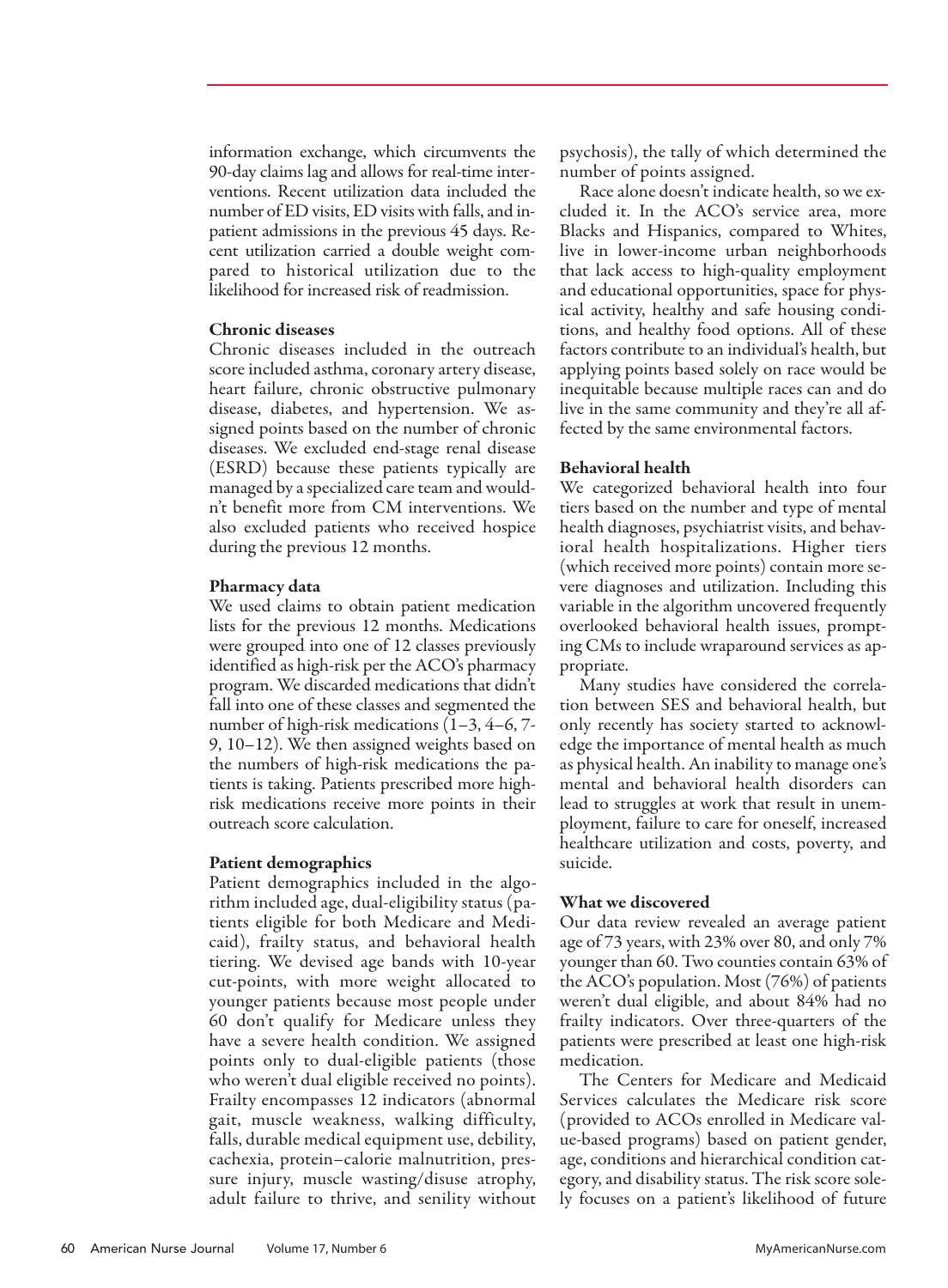spend derived from previous clinical markers, which excludes their current clinical needs, updated status, and external environment. We calculated the total medical costs for each score category based on each patient's medical costs for the previous 12 months. Two recognized approaches exist for determining patient outreach: medical cost or risk score. When using total medical cost based on risk score, the lower-risk score categories require the most attention due to their high spend. However, with the outreach score, total medical costs indicate that CMs should prioritize rising-risk patients who may become high risk if their conditions aren't managed properly. These patients can be costly, but not costly enough to be carved out of the total medical costs at the end of the calendar year.

We adjusted for the volume of patients in each score category as we calculated average medical cost. As expected, when segmented by outreach score, average medical costs steadily increased with increasing score category. (To see a cost breakdown, visit myamericannurse.com/  $?p=327961&.$ 

When segmenting the scores by low-risk (0.0 – 2.99), rising-risk (3.0 – 5.99), and highrisk (6.0+), 37.4% of patients fall into the lowrisk category when using the outreach score vs. 95.3% when using the Medicare risk score. This means that less than 5% of the population is considered rising- or high-risk, which doesn't create a large enough caseload for the CM, resulting in picking and choosing from thousands of low-risk patients. The outreach score resulted in 50.9% of patients falling into the rising-risk segment. More patients included in the CMs' caseloads can influence the bottom line.

From 2020 (no outreach score) to 2021 (first year outreach score was available), we saw a 55% increase in wrap-around service referrals. Of the 17 programs with referrals in 2020 and 2021, the largest increase was to specialists (800.0% increase), followed by food programs and nutrition counseling (400.0%). Other notable increases were to hospice (80.0%), services to support aging (77.8%), durable medical equipment (71.4%), and home health (60.9%).

An additional 12 programs received referrals in 2021 that hadn't received any referrals the year before. Of these, 74.1% were to social and behavioral health services. Other noteworthy referrals included transportation, fall prevention, and caregiver services. CMs referred a total of 27 programs during 2021.

# **How we applied what we learned**

The primary purpose of the outreach score was to answer the question, "Who should I reach out to first?" Rather than trying to predict future events, we aimed to implement a real-time holistic approach for identifying patients whose quality of life might be most improved with individualized clinical support and wraparound services. The results include streamlined workflows, appropriate interventions and wrap-around service referrals, enhanced patient safety, and increased mental and behavioral health recommendations.

## **Efficiency**

The outreach score presents pre-validated patient data in one document, which improves CM workflow efficiency by eliminating the need to consult multiple sources for information. This has been especially critical during the COVID-19 pandemic when healthcare utilization radically decreased and the health information exchange was one of the main sources of self-assignment.

#### **Interventions and referrals**

CMs receive patient lists organized in descending order of outreach score. They then call patients to offer clinical services and interventions they deem appropriate. For example, they offer disease management and education assistance and they teach patients how to access healthcare in various settings and explain appropriate use. When medication issues arise, including adherence barriers, CMs make case referrals to the ACO pharmacist. To address healthcare inequalities (lack of or limited access to care, availability of services based on income, underinsured, limited healthcare knowledge, language barriers, literacy), CMs refer patients to wrap-around services such as social work, behavioral/mental health, and community programs as appropriate. To ensure interventions align with the overall care plan, CMs communicate patient-centered assessments to primary care providers. As needed, care plan adjustments are updated in the electronic health record.

## **Patient safety**

During the pandemic, our ACO has empha-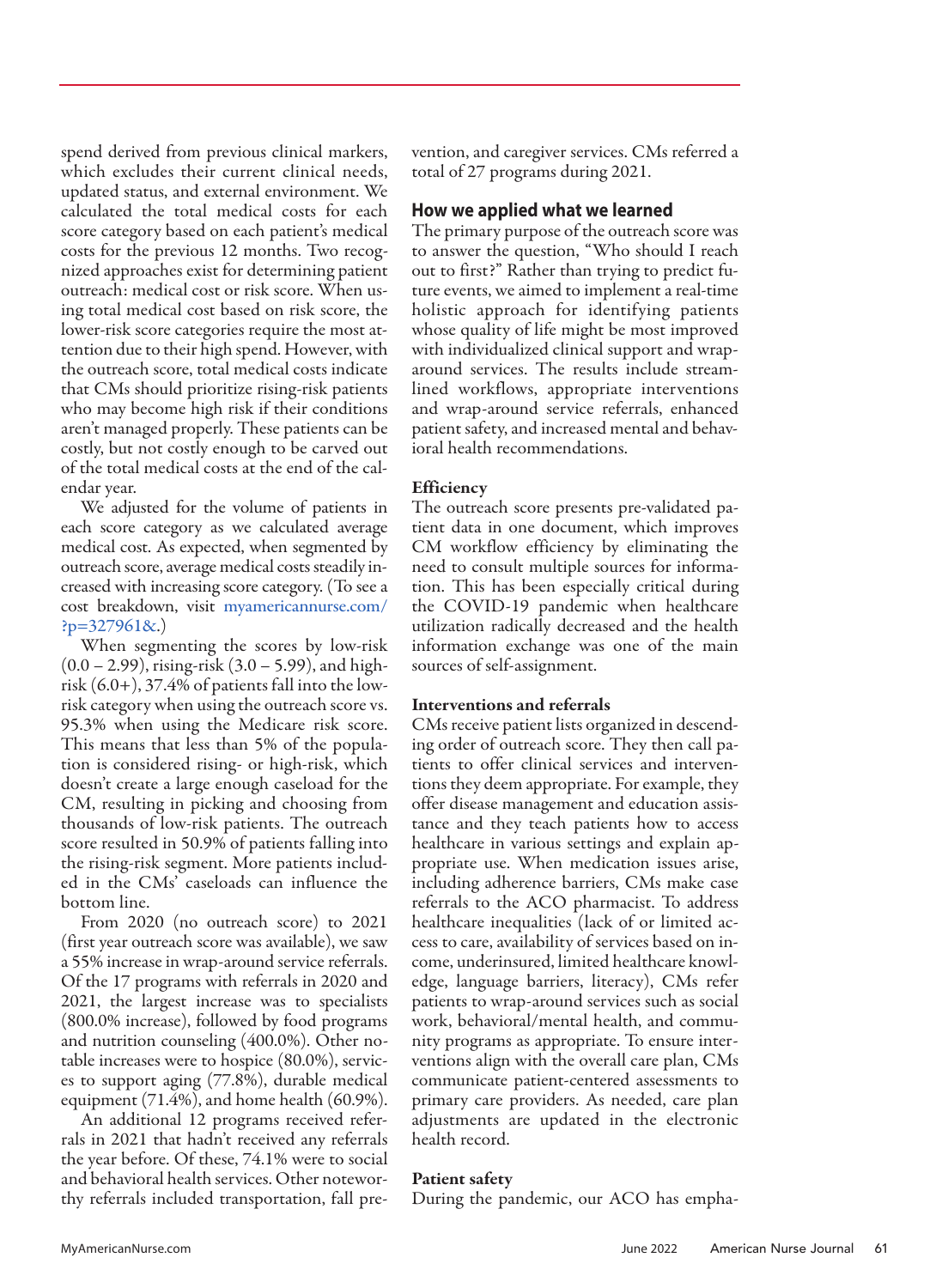sized patient education for the appropriate site and the importance of proper medication administration. The outreach score has helped reduce patient exposure through telemedicine visits with primary care providers and avoid unnecessary ED visits resulting from improper medication administration side effects.

# **Mental and behavioral health referrals**

The previous risk score method for determining patient outreach focused on patient utilization and comorbid conditions. Because mental and behavioral health issues typically aren't highlighted as comorbid conditions, they fade into the background or are overlooked. Inclusion of county and heavier weighting for behavioral health (which is just as important as chronic disease status and historical healthcare utilization) has helped move these patients up the list so they don't go unnoticed.

Before the pandemic, an article by the Association of American Medical Colleges reported that ED visits for mental health and substance use disorders increased more than 44% from 2006 to 2014. According to a study by Holland and colleagues, the mean ED visit rate per 100,000 visits through the first 7 months of the pandemic for mental health conditions shows an increased rate from the same week a year prior even though overall ED visits decreased. This may indicate increased prevalence of mental and behavioral health conditions.

Benefits for patients receiving appropriate long-term care (outside of the ED) for their mental and behavioral health reach beyond the patient's immediate mental state. They can include maintaining employment, adhering to medication recommendations, and positively affecting personal relationships.

# **Get a fuller picture**

Risk scores can help predict anticipated expenses, but they don't provide a holistic view of a patient's health. The outreach score—which offers a fuller picture of an individual's health, living conditions, and healthcare use—helps CMs identify patients with the greatest need for outreach. This approach saves time, increases intervention efficiency and effectiveness, and enhances patient safety.

**Avery M. Day is an ACO senior quality analyst at Trinity Health Mid-Atlantic in Newtown Square, Pennsylvania. Mark E. Lewis is regional director of data and analytics at Trinity Health Mid-Atlantic.**

**Rhonda S. Meredith is director of care management at Delaware Care Collaboration in Wilmington. Allison M. Patzek is director of ambulatory care management – north region at Quality Health Alliance in Langhorne, Pennsylvania. Tanya M. Vogel is director of acute and ambulatory care integration at Mercy Accountable Care in Darby, Pennsylvania.**

#### **References**

American Psychiatric Association. Stigma, prejudice and discrimination against people with mental illness. August 2020. psychiatry.org/patients-families/stigma-and-discrimination

Bresnick J. Using risk scores, stratification for population health management. Health IT Analytics. December 16, 2016. healthitanalytics.com/features/using-risk-scoresstratification-for-population-health-management

Center for Medicare and Medicaid Services. Risk Score Calculation. November 28, 2018. bit.ly/3Mb34W3

Figueroa JF, Phelan J, Orav EJ, Patel V, Jha AK. Association of mental health disorders with health care spending in the Medicare population. *JAMA Netw Open*. 2020;3(3): 201210. doi:10.1001/jamanetworkopen.2020.1210

Holland KM, Jones C, Vivolo-Kantor AM, et al. Trends in US emergency department visits for mental health, overdose, and violence outcomes before and during the COIVD-19 pandemic. *JAMA Psychiatry*. 2021;78(4):372- 9. doi:10.1001/jamapsychiatry.2020.4402

Joynt KE, Figueroa JF, Beaulieu N, Wild RC, Orav EJ, Jha AK. Segmenting high-cost Medicare patients into potentially actionable cohorts. *Healthc*. 2017;5(1-2):62-7. doi:10.1016/j.hjdsi.2016.11.002

Kalter L. Treating mental illness in the ED. Associate for American Medical Colleges. September 3, 2019. aamc.org/news-insights/treating-mental-illness-ed

National Equity Atlas. Neighborhood poverty. 2019. nationalequityatlas.org/indicators/Neighborhood\_poverty#/? geo=01000000000000000

Prusinski S. Beyond risk scores. *The Actuary*. February/March 2017. theactuarymagazine.org/beyond-risk-scores

Social Security Administration. Medicare. 2022. ssa.gov/ pubs/EN-05-10043.pdf

Thornton RLJ, Glover CM, Cené CW, Gilk DC, Henderson JA, Williams DR. Evaluating strategies for reducing health disparities by addressing the social determinants of health. *Health Aff*. 2016;35(8):1416-23. doi:10.1377/ hlthaff.2015.1357

*U.S. News & World Report*. Data explorer. bit.ly/3KxqbbC

*U.S. News World Report*. Healthiest communities: How they were ranked. September 22, 2021. usnews.com/news/ healthiest-communities/articles/methodology

Wang J, Geng L. Effects of socioeconomic status on physical and psychological health: Lifestyle as a mediator. *Int J Environ Res Public Health*. 2019;16(2):281. doi:10.3390/ ijerph16020281

Whittal K, Caldwell A. Rising risk: Maximizing the odds for care management. Milliman. March 2018. us.milliman.com/-/media/products/mara/pdfs/risingrisk\_maximizing-odds-care-management-dli-edit.ashx